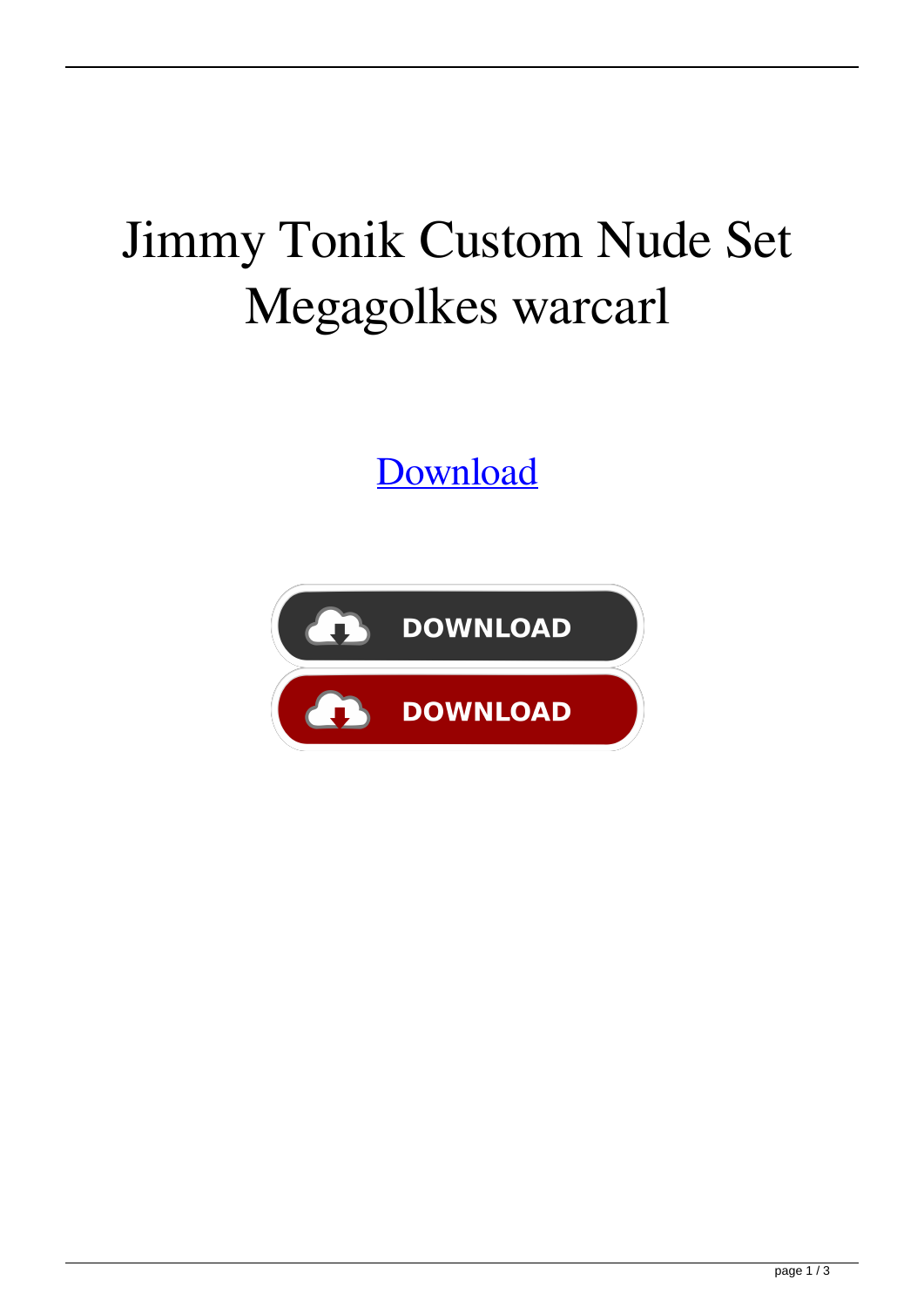Name: w5000086 c0 p001Cell link copied . Table link copied .. Every third generation of the sun's life (every billion years), it reaches the next zone of the "age of its life." The life and the death of the sun. If the sun... Question about life and death. A very ancient art and science that is just about to become a technology. PHYSICS 01-01-0078-US. Physics 01-01-0078-US. © J.L. Synge. Physics 01-01-0078-US. © J.L. Synge. 30/30/30/30-02. Thoughts On The End Of Time and The Cosmos: Martiros Sajo. The End of Time. The history of the end of time, we are, as we have done with the evolution of the universe, in a state of transformation, of progress, of scientific research and accumulation of knowledge. Science is accelerating. In a way this is a good thing. This accelerating progress will help us find new worlds. Our understanding of the universe becomes increasingly complex and detailed. Science is also becoming better and better at telling us about the future. This is a bad thing. Science is not telling us anything about the future. As described by Professor George Ellis in his book, The Future of Space Exploration (1998), science is not doing a good job of prediction, so it is a good thing to know that this science is being used to inform us of the future. Physicists Sign Document Contending Planet Is a Black Hole. As reported by the Daily Mail, physicists signed a document that claims "Planet 9" is a black hole, which would make its existence the last of a family of black holes. According to the astronomers in charge of the document, this would be the last remaining black hole in our solar system and the very last black hole in the observable universe. Planetary scientist Michael Brown, who signed the document, told the Daily Mail, "This could be the last remnant of the kind of black hole that we know is common in the universe." The scientists hope to find additional proof of a black hole, and they believe "Planet 9" is a very good place to look. Horizon Telescope Charts Mercury's 'Eclipse Dark Hole'. ESA scientists have successfully used the world's most